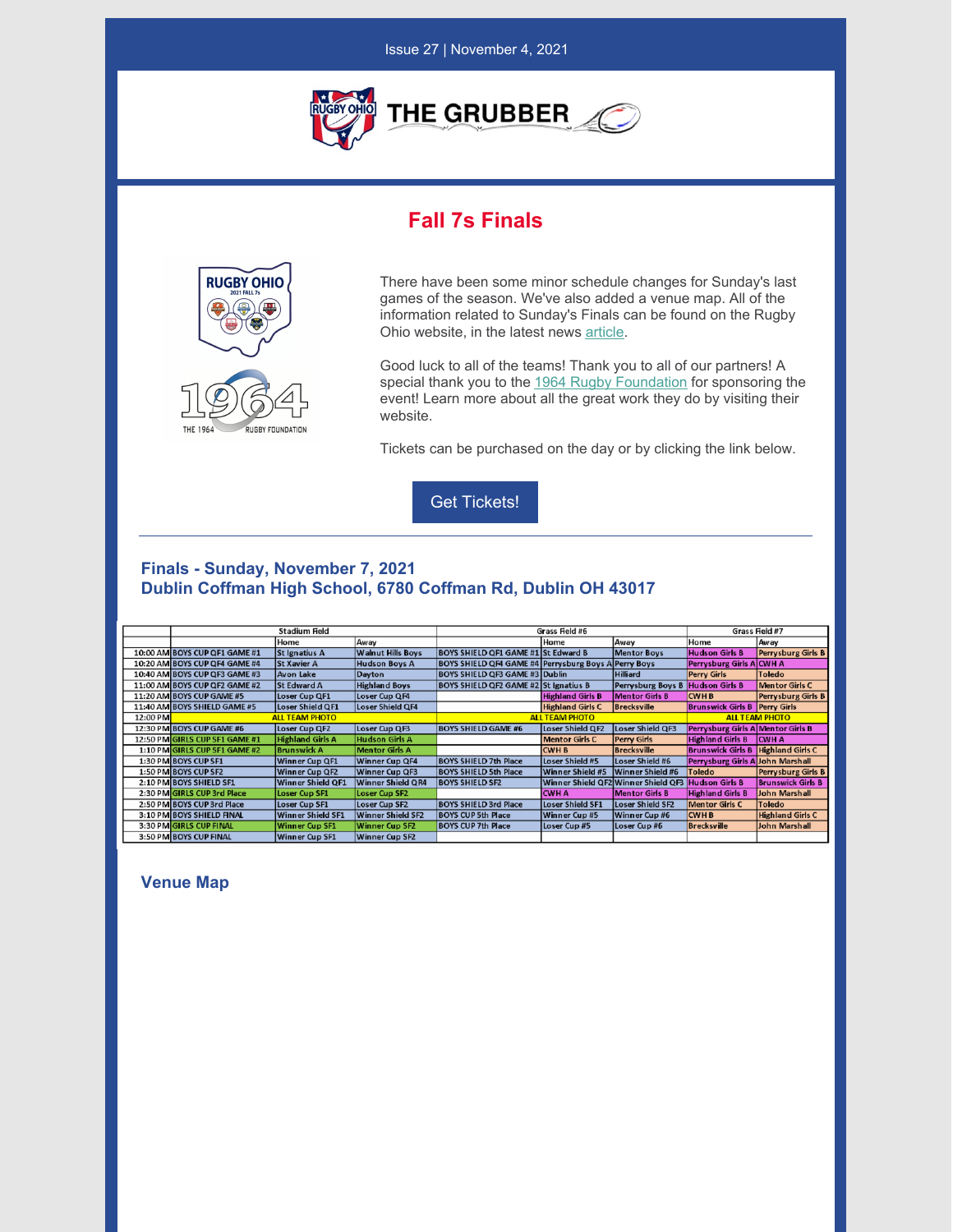

## **Winter Programs**

Regional programs are taking shape for the winter! We hope to see you at some of these new offerings.

### **Skills Sessions & Rugby Fundamentals**

These have really taken off this fall. High school players focus on fine tuning their skills while younger players are coached on the fundamentals of the game. There's something for everyone!

Information coming soon on the sessions in Black Swamp (Toledo) and Mahoning Valley (Youngstown/Canton).

Western Reserve (Cleveland):

- Sunday, November 14th, John Marshall High School, 12 noon to 2pm
- Sunday, December 11th, John Marshall High School, 12 noon to 2pm

Cap City (Columbus) is trying a new format based on some unexpected indoor availability. There are 3 sessions in November and December. Choose one or choose them all - our coaches will make sure there is value for all who attend. Attend as many sessions as you like!

- Saturdays, November 13, 20 and 27, 10am to 12noon, Integrity Athletics
- Saturdays, December 4, 11 and 18, 4 to 6pm, Integrity Athletics

Greater Miami (Cincinnati) is looking for an indoor location for the winter months. The coaches are ready to go and can be flexible with dates/times based on finalizing a location. Using a gym is fine for these sessions - they do not require a turf surface.

Sessions are \$25 each. Please contact [info@rugbyohio.com](mailto:info@rugbyohio.com) for a sibling or multi-session discount!